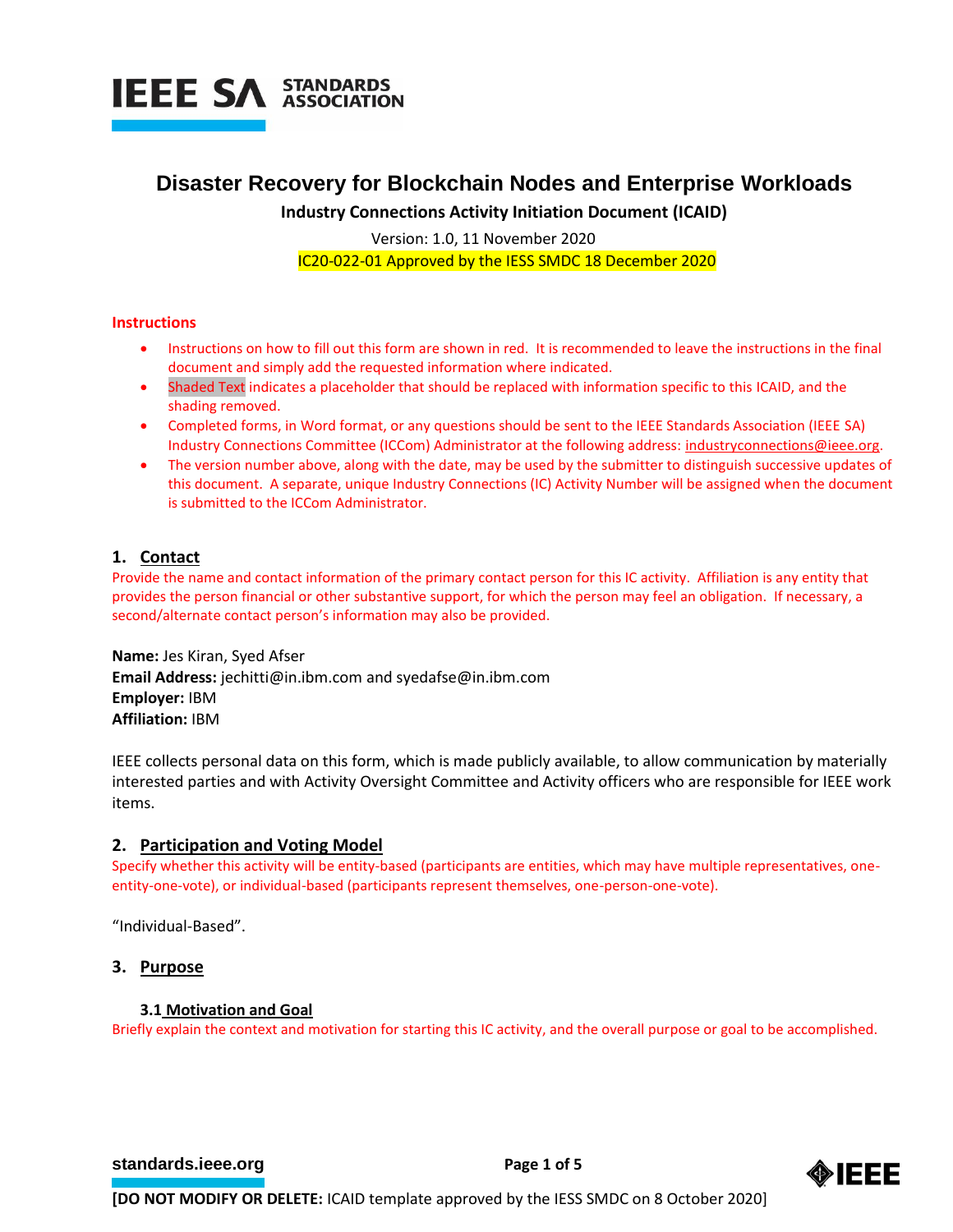# **IEEE SA STANDARDS**

Motivation is to provide disaster recovery capabilities for secured distributed financial applications. Financial workloads need a highly secure, trusted technology with decentralized, distributed transaction handling capability, where Blockchain plays a role. Disaster causes outages to entire Blockchain nodes and enterprise workloads. Disaster recovery at the backup geo location helps to continue Blockchain nodes and enterprise workloads. After unplanned disasters, it is not possible to have completely synchronized consistent data copy on the target site, when distance is longer between geo locations. The goal is to use predictive analysis on different rolling disaster failure events using Machine learning or Deep learning techniques and do a planned recovery before unplanned outages, so that the target site will have complete data copy and bring up Blockchain nodes and enterprise workloads. Planned recovery helps to drain all production site data to the target site gracefully, hence target site will have consistent synchronized copy.

# **3.2 Related Work**

Provide a brief comparison of this activity to existing, related efforts or standards of which you are aware (industry associations, consortia, standardization activities, etc.).

Not found activity on proposed areas.

# **3.3 Previously Published Material**

Provide a list of any known previously published material intended for inclusion in the proposed deliverables of this activity.

Do not have previous papers.

# **3.4 Potential Markets Served**

Indicate the main beneficiaries of this work, and what the potential impact might be.

Below sectors would be highly benefited by enabling Disaster Recovery for Blockchain systems: Financial Sector, cyber security

# **3.5 How will the activity benefit the IEEE?**

This industry connect helps IEEE to focus on upcoming trends, which are needed for most of the companies for future growth.

# **4. Estimated Timeframe**

Indicate approximately how long you expect this activity to operate to achieve its proposed results (e.g., time to completion of all deliverables).

# **Expected Completion Date:** 12/2022

IC activities are chartered for two years at a time. Activities are eligible for extension upon request and review by ICCom and the responsible committee of the IEEE SA Board of Governors. Should an extension be required, please notify the ICCom Administrator prior to the two-year mark.

# **5. Proposed Deliverables**

# **[standards.ieee.org](http://standards.ieee.org/) EXECUTE: Page 2 of 5**

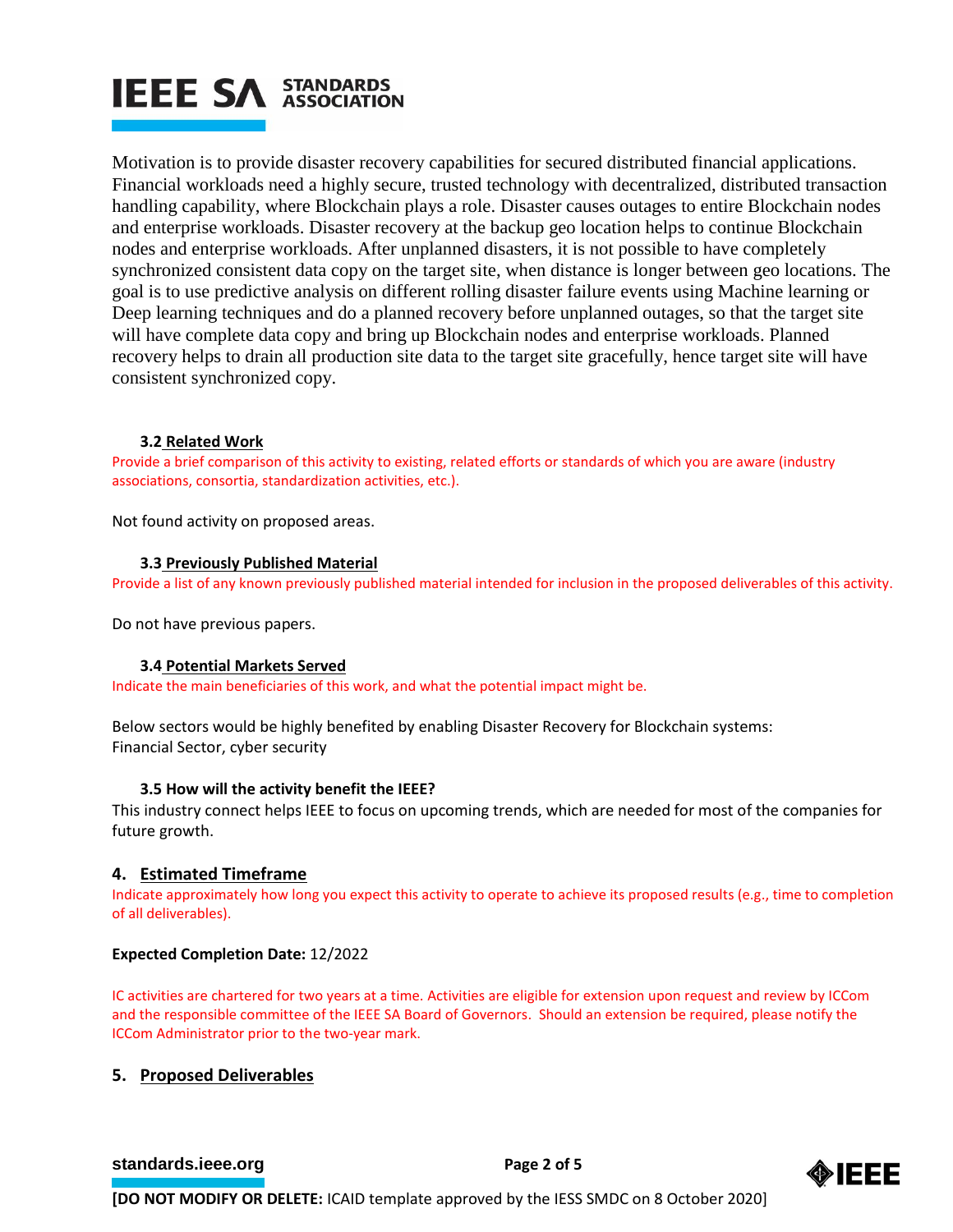# **IEEE SA STANDARDS**

Outline the anticipated deliverables and output from this IC activity, such as documents (e.g., white papers, reports), proposals for standards, conferences and workshops, databases, computer code, etc., and indicate the expected timeframe for each.

- Webinars and workshop about Disaster Recovery handling for Blockchain systems.
- Identify the gaps in standards
- Propose new standards projects

# **5.1 Open Source Software Development**

*Indicate whether this IC Activity will develop or incorporate open source software in the deliverables. All contributions of open source software for use in Industry Connections activities shall be accompanied by an approved IEEE Contributor License Agreement (CLA) appropriate for the open source license under which the Work Product will be made available. CLAs, once accepted, are irrevocable.*

Will the activity develop or incorporate open source software (either normatively or informatively) in the deliverables?: Yes/No

No

# **6. Funding Requirements**

Outline any contracted services or other expenses that are currently anticipated, beyond the basic support services provided to all IC activities. Indicate how those funds are expected to be obtained (e.g., through participant fees, sponsorships, government or other grants, etc.). Activities needing substantial funding may require additional reviews and approvals beyond ICCom.

# Specify funding requirements and sources, if any.

No funding requirements

# **7. Management and Procedures**

# **7.1 Activity Oversight Committee**

Indicate whether an IEEE committee of some form (e.g., a Standards committee) has agreed to oversee this activity and its procedures.

# **Has an IEEE committee agreed to oversee this activity?** Yes/No

No

If yes, indicate the IEEE committee's name and its chair's contact information.

**IEEE Committee Name:** Committee Name **Chair's Name: Chair's Email Address:** 

Additional IEEE committee information, if any. Please indicate if you are including a letter of support from the IEEE Committee that will oversee this activity.

# **[standards.ieee.org](http://standards.ieee.org/) EXECUTE: Page 3 of 5**

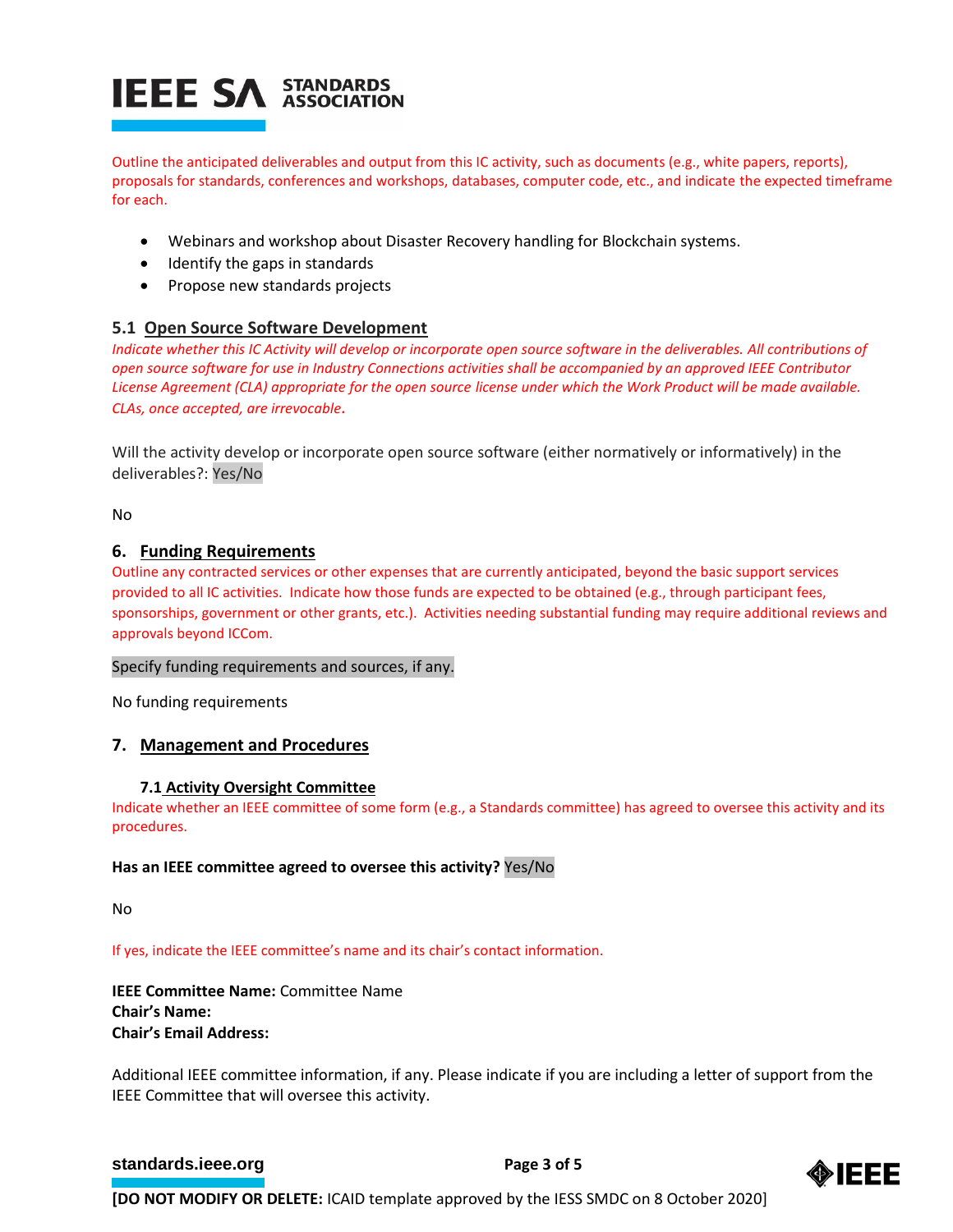

IEEE collects personal data on this form, which is made publicly available, to allow communication by materially interested parties and with Activity Oversight Committee and Activity officers who are responsible for IEEE work items.

# **7.2 Activity Management**

If no Activity Oversight Committee has been identified in 7.1 above, indicate how this activity will manage itself on a day-today basis (e.g., executive committee, officers, etc.).

This working group will have an executive committee with chair, vice chair, secretary etc who'll monitor the progress of this program. If we create sub-groups, the chairs of the sub-groups will be part of the executive committee.

# **7.3 Procedures**

Indicate what documented procedures will be used to guide the operations of this activity; either (a) modified baseline *Industry Connections Activity Policies and Procedures,* (b) Standards Committee policies and procedures accepted by the IEEE SA Standards

Board, or (c) Working Group policies and procedures accepted by the Working Group's Standards Committee. If option (a) is chosen, then ICCom review and approval of the P&P is required. If option (b) or (c) is chosen, then ICCom approval of the use of the P&P is required.

This activity will use the baseline Industry Connections Activity Policies and Procedures.

# **8. Participants**

# **8.1 Stakeholder Communities**

Indicate the stakeholder communities (the types of companies or other entities, or the different groups of individuals) that are expected to be interested in this IC activity, and will be invited to participate.

Blockchain Infrastructure Companies Data Centers Cloud Security Cyber Security

# **8.2 Expected Number of Participants**

Indicate the approximate number of entities (if entity-based) or individuals (if individual-based) expected to be actively involved in this activity.

6

# **8.3 Initial Participants**

Provide a number of the entities or individuals that will be participating from the outset. It is recommended there be at least three initial participants for an entity-based activity, or five initial participants (each with a different affiliation) for an individual-based activity.

# **[standards.ieee.org](http://standards.ieee.org/) EXECUTE: Page 4 of 5**